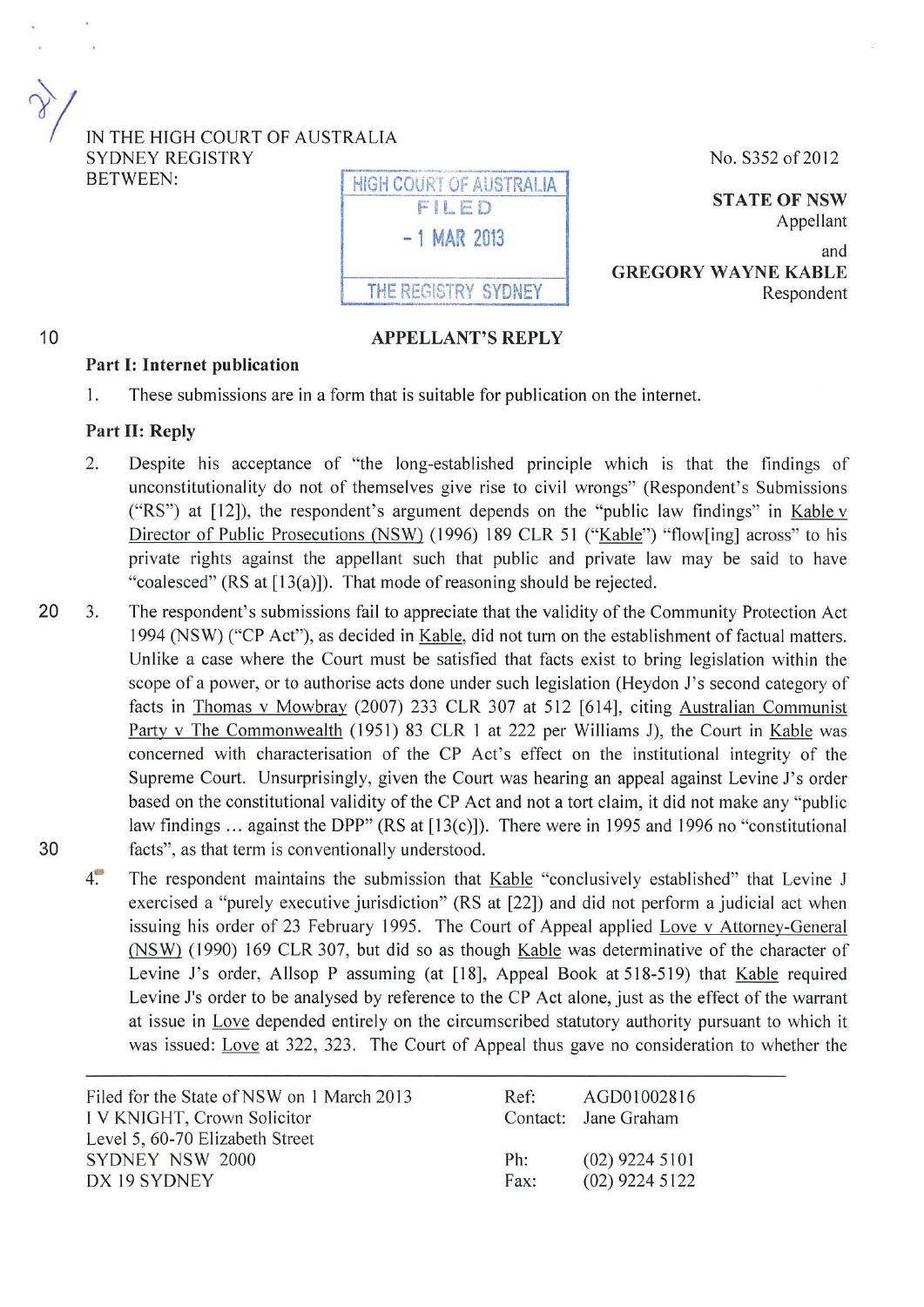"indications that the issuing of a warrant pursuant to s. 16 of the State Act is an administrative act" supporting the result in Love (at 321) were applicable to the making of Levine J's order. Analysis of those features in the present case (a) is not precluded by Kable (see Appellant's Submissions ("AS") at [19]) and (b) yields a different conclusion from that reached in Love, in view of the characteristics of the hearing conducted before Levine J, the enforceability of the order made as an order of the Supreme Court and the appeal rights attached: AS at [26].

5. Accepting that Love recognised (at 319, 321) a distinction between the nature of a power, the manner of its exercise and the character of the act involved in the exercise of that power, the existence of those distinctions dictates neither the result of the characterisation process in relation to Levine J's order nor the result reached by the Court of Appeal. While it is true that a duty imposed on a judge to act judicially in exercising a power is not determinative of the character of the act involved (RS at [ 16], [22]), this merely indicates that a further analysis is required. The same is true of a determination that the power itself is not judicial, the Court in Love having explained that "the conclusion that the power to issue warrants pursuant to s. 16 ... is not judicial is not decisive of the question whether or not the act of issuing a warrant is itself judicial" (at 321) and proceeded to consider that question separately: at 321-322. In the passages relied on by the respondent (RS at [13(b)], citing Kable at 98.7, 107.2, 122.2-122.6, 127.5 and 128.2) and the Court of Appeal, the majority in Kable did not "conclusively establish" (RS at [22]) the character of Levine J's order. To the contrary, the order made in Kable presupposes that that order retained legal effect until set aside: AS at [19].

10

 $\overline{ }$ 

 $\overline{\phantom{a}}$ 

20

- 6. The respondent's reliance on Minister for Immigration and Multicultural Affairs v Bhardwaj (2002) 209 CLR 597 ("Bhardwaj") (RS at [16]) is misplaced. There was no dispute in that case as to either the nature of the power exercised by the member of the Immigration Review Tribunal whose decisions were in issue, or the character of the act involved in making those decisions. It was not suggested in Bhardwaj that judicial power or a judicial act was involved in the Tribunal decision-making process at any point: the Tribunal was conducting, in the exercise of executive power, a merits review of the decision of a Ministerial delegate to cancel Mr Bhardwaj's visa pursuant to Pt 5 of the Migration Act 1958 (Cth): see at 607-608 [23]-[28] per Gaudron and Gummow JJ. Consequently, no analysis of the nature of the power or character of the act was 30 called for. Moreover, Hayne J's concurring judgment specifically noted that attributing legal consequences to the Tribunal's first decision, vitiated by jurisdictional error, "impermissibly confuses administrative decisions with the particular and peculiar features accorded to decisions of superior courts of record" and rejected any analogy with "decisions of the Court concerning the effect of judgments and orders of the Federal Court of Australia made in proceedings in which that Court had no constitutionally valid jurisdiction": at 645 [ 150], 646 [ 151].
- 7. Justice Basten alone considered the effect of the fact that Levine J was exercising federal jurisdiction in any detail, albeit that his Honour did not do so by reference to the distinction drawn in Love between the nature of the power and the character of the act involving its exercise: at [142] (Appeal Book at 567), [150]-[152] (Appeal Book at 570-572). President Allsop noted 40 Levine J's exercise of federal jurisdiction (at [57], Appeal Book at 535), but did not address the possibilities canvassed by Basten JA as to the (in)operation of the CP Act in federal jurisdiction. Contrary to the respondent's submission (RS at [24]), the Court of Appeal majority therefore could not be said to have applied any distinction between "separate sources of authority to decide different types of questions".

2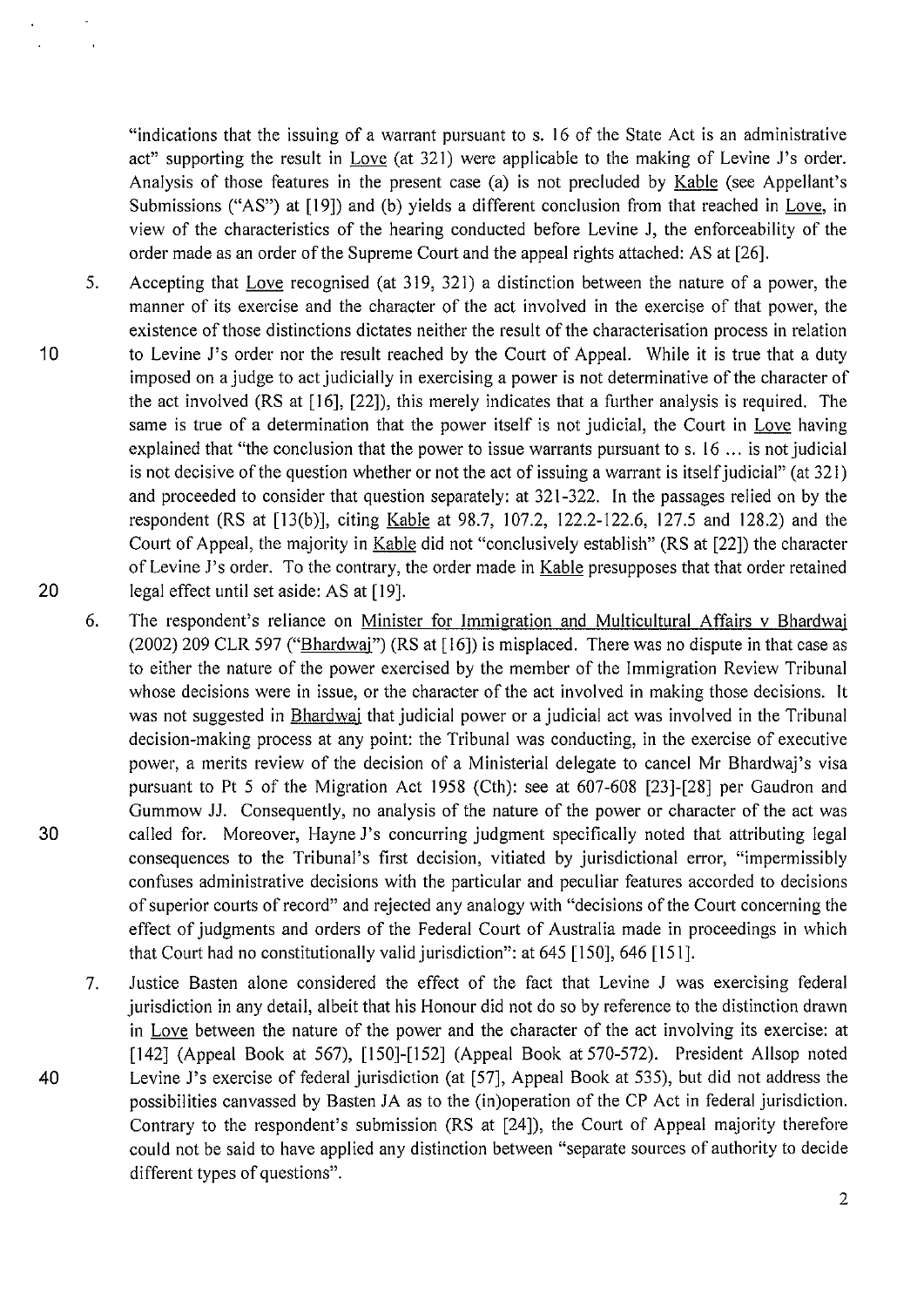8. The appellant places no reliance on any "residual legislative authority" or "residual State jurisdiction" conferred by the CP Act (RS at [17], [22]) in support of its submissions as to the character of Levine J's order. Rather, the appellant submits that there was a single, inseparable exercise of federal jurisdiction by Levine J, in relation to a single matter. His Honour's determination of the constitutional challenge and his inherent finding that the order under s 5 of the CP Act was made within jurisdiction was integral to his decision of the Director of Public Prosecutions ("DPP")'s application for a preventative detention order and not separable from the question of the DPP's entitlement to the order: AS at [20], [24], [25].

 $\ddot{\phantom{a}}$ 

- 10 9. In contrast with the point at which the declaration of inconsistent interpretation under s. 36(2) of the Charter of Human Rights and Responsibilities Act 2006 (Vic) was described as having been made by French CJ in Momcilovic v The Queen (2011) 245 CLR I at 65 [89], namely, after the Court "ha[d] decided all matters relevant to the disposition of the proceedings" (cf Momcilovic at 221-222 [583] per Crennan and Kiefel JJ), Levine J's order was indispensably necessary to the disposition of the proceedings, whether or not his Honour granted what the DPP sought. The DPP's entitlement to the order could not satisfy the tests for severability from the unquestionably federal matter before Levine J as a "completely disparate claim constituting in substance a separate proceeding", or "a non federal matter which is 'completely separate and distinct from the matter which attracted federal jurisdiction"', or "some distinct and unrelated non-federal claim": Fencott v Muller (1983) 152 CLR 570 at 607-608 per Mason, Murphy, Brennan and Deane JJ.
- 20 10. Putting aside the orders actually made in Kable, in Commissioner for Railways (NSW) v Cavanaugh (1935) 53 CLR 220, a case identified by Giles JA in Union Club v Lord Battenberg (2006) 66 NSWLR I at 17 [69] as exemplifying the full effect given to "retrospective annihilation of an act in the law", the plurality stated that "[a]cts done according to the exigency of a judicial order afterwards reversed are protected: they are 'acts done in the execution of justice, which are compulsive' (Dr Drury's Case)'': at 225. It was not suggested in Cavanaugh that it was only third party acts which were thus protected (cf RS at [26]).
- II. The cases relied upon by the respondent in support of his further contention that Levine J's order fell into a void category on the basis that it was "so vicious as to violate some fundamental principle of justice" (RS at [30]) do not bear out the existence of such a category of superior court 30 orders. The respondent misunderstands the reference to an "exception or qualification" in Haskins v Commonwealth (2011) 244 CLR 22 at 42 [46] (see RS at [30]), which has nothing to do with depriving superior court orders of their judicial character but instead reserves the existence of an exception or qualification to extra-judicial remarks by Sir Owen Dixon and to the dictum of Field J in Norton v Shelby County ( 1886) 118 US 425 at 442 concerning the effect of an unconstitutional statute.
- 12. Contrary to the respondent's submission (RS at [33], [34], [36]), the appellant's submissions concerning the defence of lawful justification do not rely on any honest and mistaken belief, or erroneous interpretation of the law by a gaoler, or a "statutory exemption" as defined in s. 10(1) of the Law Reform (Vicarious Liability) Act 1983 (NSW). Justice Levine's order did not require or 40 provide scope for interpretation or calculation of the type in issue in Cowell v Corrective Services Commission of NSW (1988) 13 NSWLR 714 and R v Governor of Brockhill Prison: ex parte Evans (No. 2) [2001] 2 AC 19. Nor was there any question of implying a missing but necessary element in the statutory scheme, as in Marshall v Watson (1972) 124 CLR 641 at 644. It was not the CP Act that deprived the respondent of his liberty, but the order of Levine J. That order 3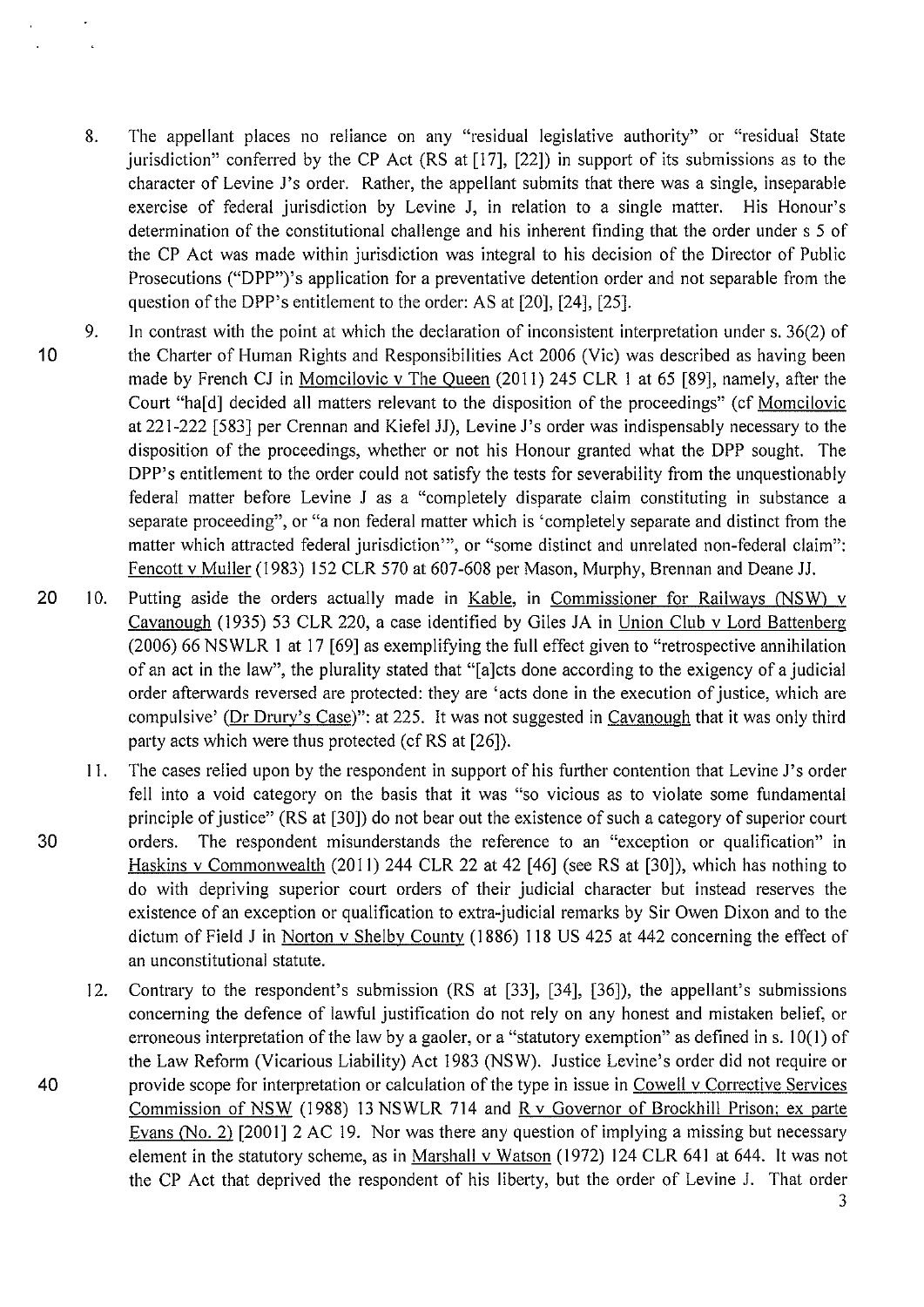should not have been made. But it does not follow that the common law of Australia admits of a cause of action sounding in damages; to the contrary, deeply entrenched considerations on the nature of orders of superior courts dictate the result found at first instance.

### Response to Notice of Contention

- 13. Grounds 2-6 of the Notice of Contention (Appeal Book at 598-599) and the respondent's submissions in support thereof (RS at [37]-[39], [44]-[45]) concern claims for collateral abuse of process and malicious prosecution which failed both at first instance (see Appeal Book at 488) and on appeal: Appeal Book at 582. As special leave grounds, these would have no prospects of success. There was no finding of malice or improper purpose, nor any evidence on which such a 10 finding could be based. That, in short, is why the Notice of Contention should be dismissed.
- 14. As to ground I of the Notice of Contention (RS at [40]), Basten JA was correct in his application (at [133]-[134], Appeal Book at 563-564) of Haskins at 41 [43] on the question of direct liability for false imprisonment. Justice Hoeben recognised that there is "no authority for the proposition that the Executive is to be held directly responsible where a person is wrongfully imprisoned after a hearing before a court pursuant to a law enacted by it. Such a proposition misunderstands the operation of responsible government in NS W and misunderstands the elements of the tort of false imprisonment": (2010) 203 A Crim R 66 at 84 [98], Appeal Book at 479. Furthermore, there is no evidentiary basis for the asserted "common design" in which "the Executive Government and Ministers" are said to have participated to detain the respondent: RS at [40]. Justice Hoeben 20 rejected submissions that the executive was somehow a prosecutor or a party to the proceedings before Levine J: at [56]-[60], Appeal Book at 469-470; [98], Appeal Book at 479. In any event, real issues of fact in the respondent's false imprisonment claim as to the existence of and participation in the alleged "common design" would need to be tried by a jury: sees 88(b) of the Supreme Court Act 1970 (NSW) (now repealed, but saved in its operation to the respondent's claim: see cl 19 of Sch 4 to the Supreme Court Act 1970 (NSW); (2010) 203 A Crim R 66 at 68-69 [2]-[4], Appeal Book at 452-453 per Hoeben J).
- 15. In alleging malicious prosecution and collateral abuse of process, the respondent offers no explanation for how the conduct of the Executive in furtherance of the alleged "tortious plan" is to be "disentangled" (RS at [41]) from that of the legislature in enacting the CP Act. Neither 30 Hoeben J nor the Court of Appeal was prepared to engage in such an attempt at "disentanglement". The requisite mental elements for each of these torts could not be supplied by the respondent's novel concept of"institutional malice", which derives no support from case Jaw. Acceptance of this concept would significantly relax the mental element of torts which, as Basten JA observed (the other members of the Court of Appeal agreeing) are not "purely public law torts": at [103], Appeal Book at 553. It would involve somehow imputing a dominant, collective, improper purpose to Ministers (despite the amendment of what became the CP Act to make it applicable only to the plaintiff having been initiated by the Opposition in the Legislative Council: (2010) 203 A Crim R 66 at 79 [58], Appeal Book at 470; [73], Appeal Book at 473), members of parliament (despite Art 9 of the Bill of Rights 1688 (Imp); see s 6 of the Imperial Acts 40 Application Act 1969 (NSW)) and the DPP (who protested against the CP Act: see Appeal Book at 102-103).
	- 16. Further, there could be no factual basis for a finding of "institutional malice" in this case. In the case of the malicious prosecution claim, factual issues would be for a jury: s 88(b) of the Supreme

 $\overline{a}$